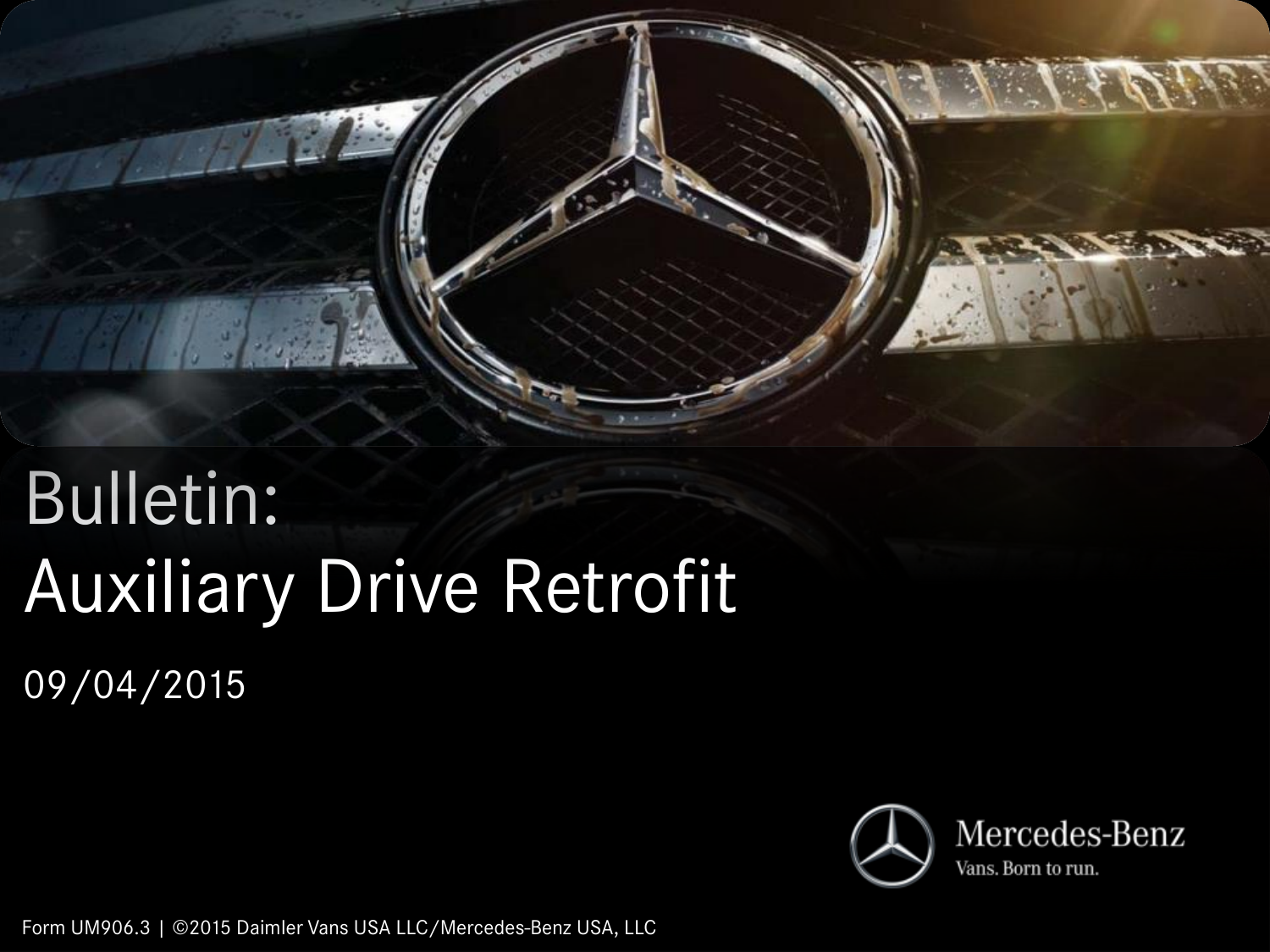## **NOTICE:**

The specifications, descriptions, information, and recommendations contained in this bulletin are believed to be accurate as of September 4, 2015.

Upfitter Management Vans reserves the right to modify or append this document without prior notification.

This bulletin is not intended as a work instruction, but as a guideline for upfitters to provide technical information necessary to retrofit or modify Mercedes-Benz Sprinters & Freightliner Sprinters (906).

Prior to making any modification to or installing any equipment in or on a Mercedes-Benz Sprinter & Freightliner Sprinter, please consult with Upfitter Management Vans for additional and updated information, and read the Body & Equipment Guidelines for Sprinter Model Series 906.

## Upfitter Management Vans Contacts:

For information or upfitter inquiries please submit a request via our website: [www.upfitterportal.com](http://www.upfitterportalcom/)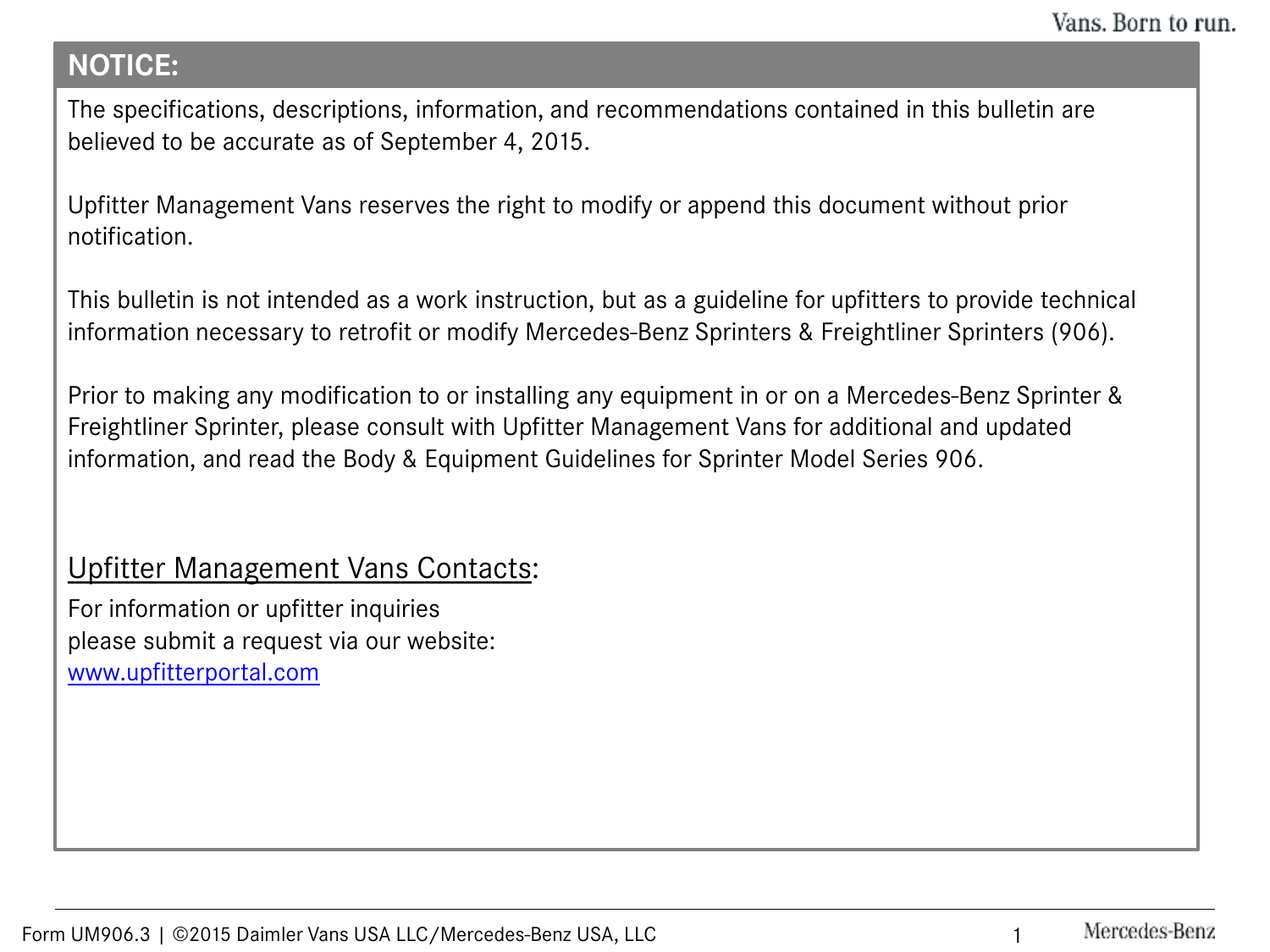#### **Auxiliary Drive Retrofit General (N63/ N62)**



**Note:**

**This guideline is not intended as a complete work instruction but as an aid for body builders and upfitters, that need to retrofit the auxiliary drive (code N63 / N62).**

**It contains part numbers, installation information and torque values for the Mercedes-Benz Sprinter & Freightliner Sprinters.**

- On Sprinters with Diesel engines it is possible to attach an additional compressor or aux alternator on the right side of the engine next to the oil pan.
- An A/C compressor bracket can be retro fitted by replacing the existing casting.
- The compressor pulley and the cooling fan are connected with the crank shaft pulley via a serpentine belt.

Fan belt pully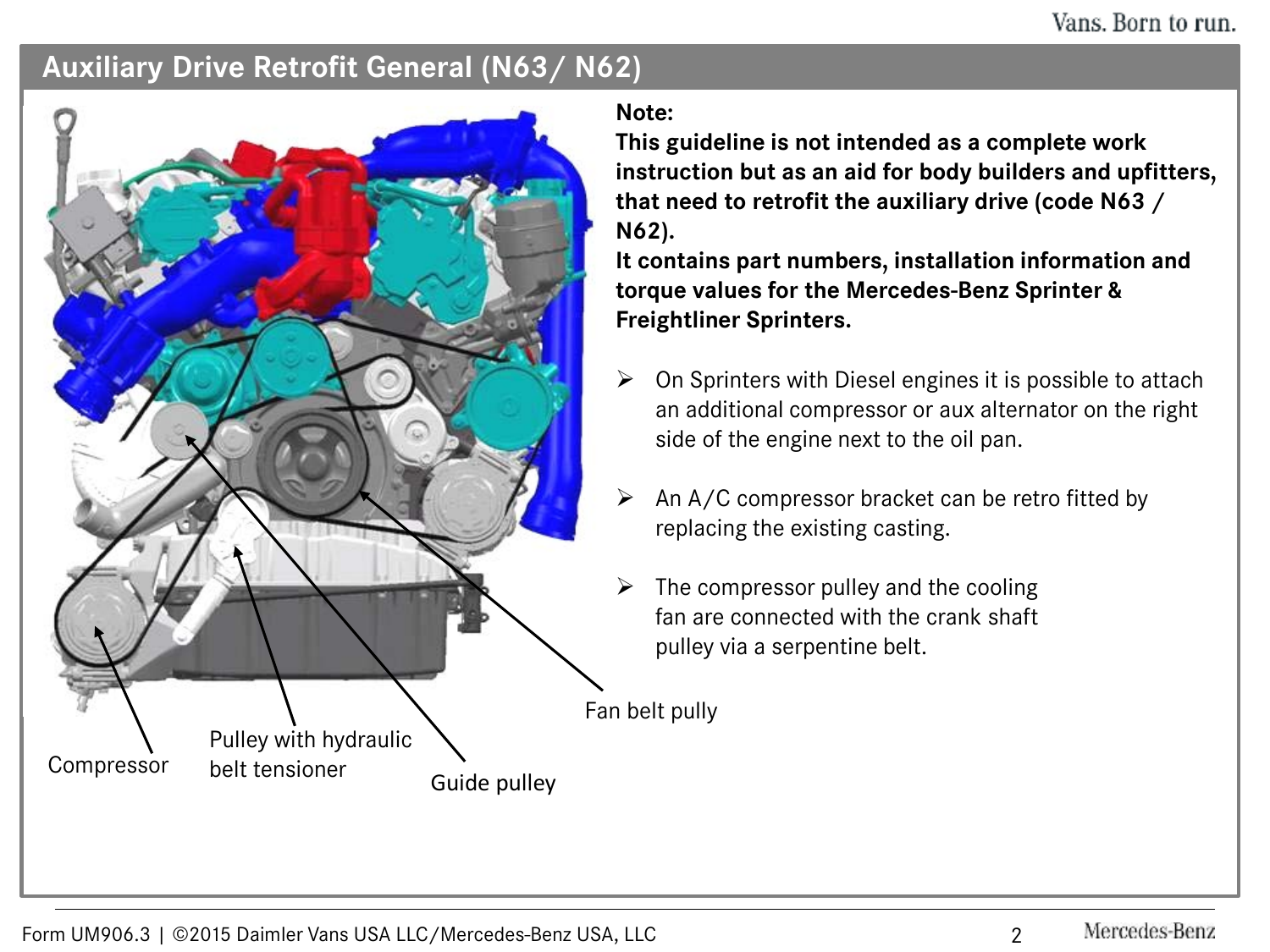# **Belt length layout: (Example is a 120mm diameter pulley)**

| Engine center                            | See picture                                                   |                                     |
|------------------------------------------|---------------------------------------------------------------|-------------------------------------|
| Pully diameter d(a)                      | 120 mm (see picture)                                          |                                     |
| serpentine belt<br>$21.36 \times 1411$   | width:<br>length:<br>rib quantity:<br>material:               | 21.36 mm<br>1411 mm<br>6 PK<br>EPDM |
| Compressor casting<br>(part of CODE LBS) | MB part #:: A 642 234 04 39)<br>fits refrigeration compressor |                                     |
| compressor weight:                       | Max 6.5 kg $[14.33$ lbs                                       |                                     |
| input compressor:                        | Max 8.0 kW                                                    |                                     |

**It is the Upfitters responsibility to choose the correct belt length and to ensure the correct belt layout and belt durability.** 

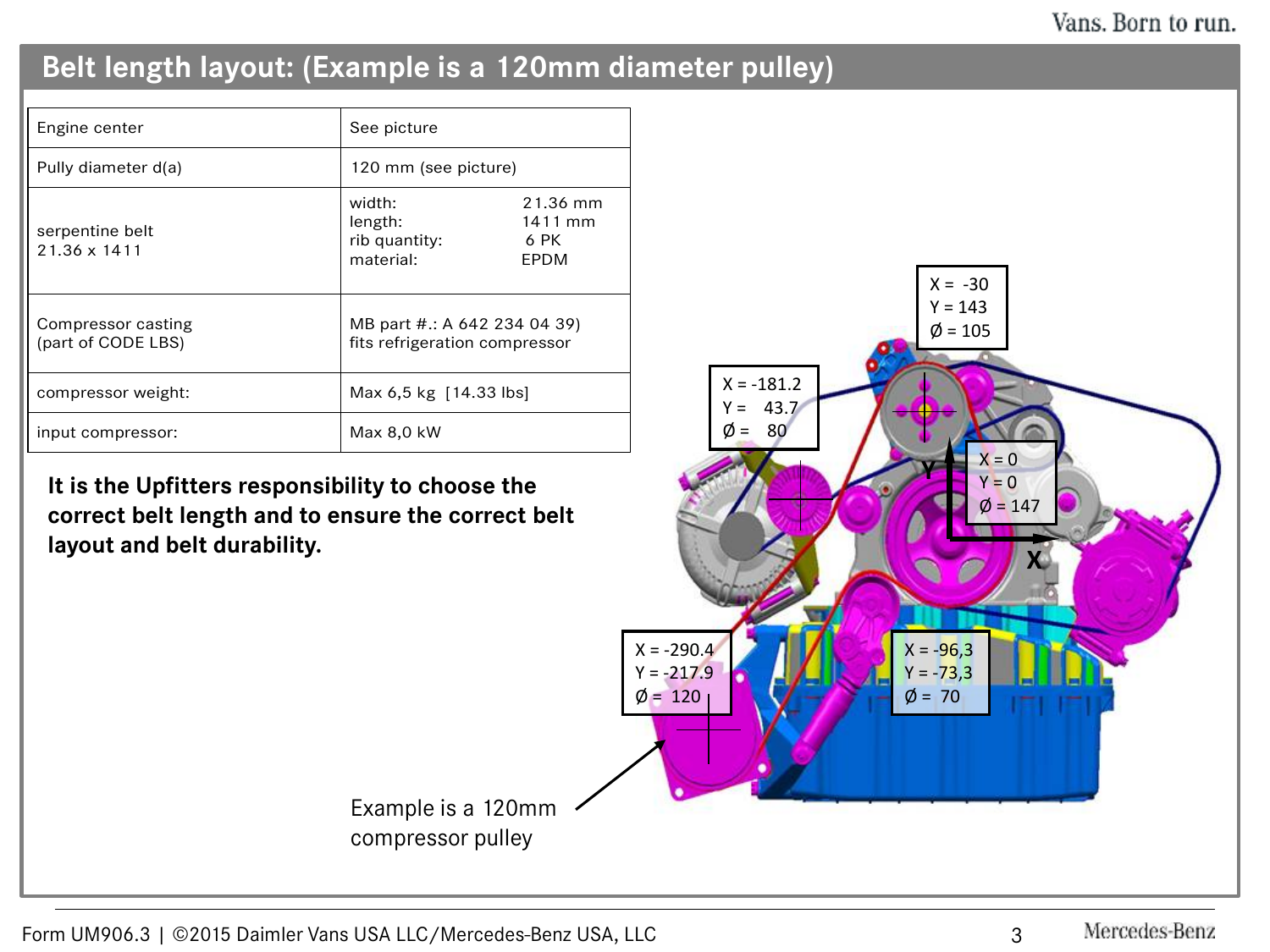## **Parts List**

| Qty | MB#             | <b>Description</b>              |  |
|-----|-----------------|---------------------------------|--|
|     | A 906 501 20 82 | hose, cooling fluid             |  |
|     | A 000 993 08 02 | stop spring (radiator)          |  |
|     | A 906 501 33 82 | hose, cooling fluid             |  |
|     | A 642 203 05 40 | bracket (to alternator)         |  |
|     | N 910143 006001 | screw MBN 10143-M6x16-8.8       |  |
|     | A 642 200 11 70 | belt tensioner                  |  |
|     | N 910143 008015 | screw MBN 10143-M8x30-10.9      |  |
|     | N 000912 008210 | screw DIN 912-M8x65-10.9        |  |
|     | A 001 993 46 96 | main serpentine belt 21.36x2045 |  |
|     | N 000000 003609 | screw MBN 10143-M8x95-10.9      |  |
|     | A 642 230 00 42 | pulley, bracket                 |  |
|     | A 642 200 07 56 | adapter cooling water intake    |  |

**Depending on the application one of the following available attachment casting options must be ordered in addition:**

#### **For retrofitting CODE N63 refrigeration casting:**

| A 642 234 04 39 | casting (refrigeration)     |
|-----------------|-----------------------------|
| N 910143 008021 | screw MBN 10143 M8x65 - 8.8 |

#### **For retrofitting air-conditioning casting with compressor (Denso):**

|              | A 642 234 03 39 | casting $A/C$ (Denso)              |
|--------------|-----------------|------------------------------------|
| 4            | N 910143 008021 | screw MBN 10143 M8x65 - 8.8        |
| $\mathbf{1}$ | A 001 230 71 11 | compressor (Denso)                 |
|              | A 001 993 37 96 | serpentine belt (21.36mm x 1411mm) |
| -3           | N 910143 008011 | screw M8 x 90 - 8.8                |

#### **For retrofitting CODE N62 alternator casting:**

|          | A 642 150 00 65 | casting (alternator)        |
|----------|-----------------|-----------------------------|
| $\Delta$ | N 910143 008007 | screw MBN 10143 M8x50 - 8.8 |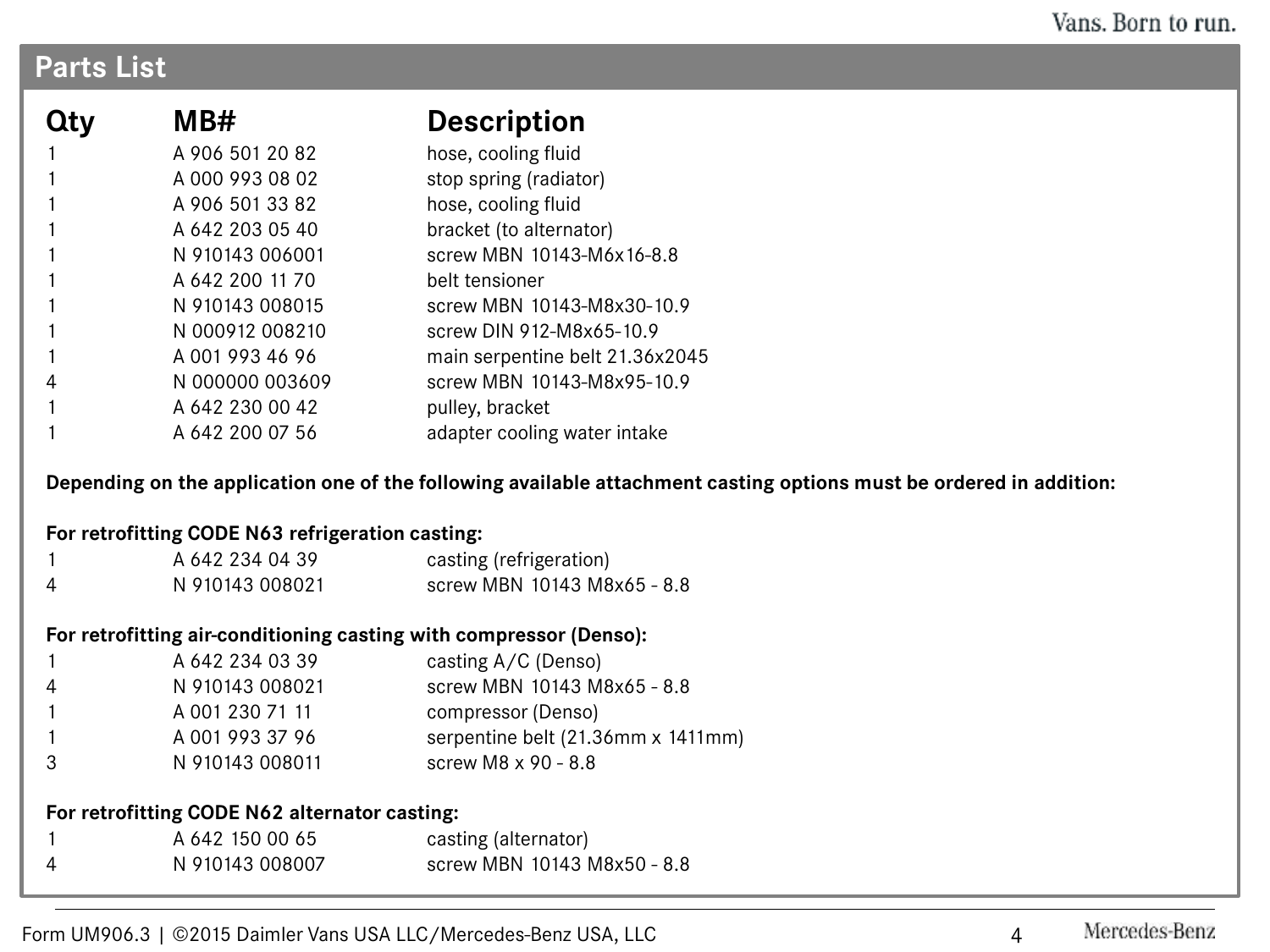# **Aux Drive On Engine OM642**

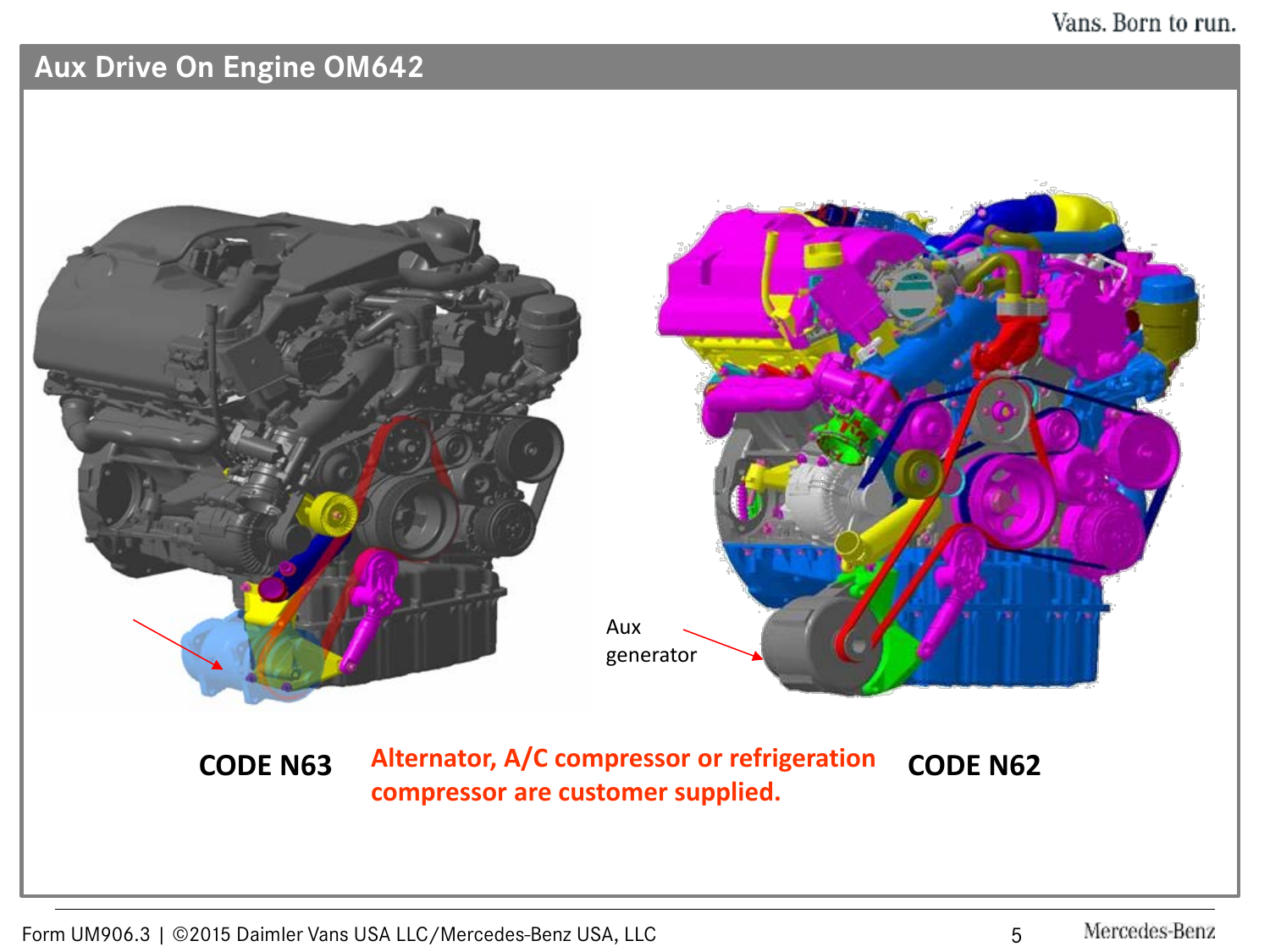## **Overview**

#### **Available castings:**

**A/C casting DENSO (OEM spare part) MB# A 642 234 03 39**

**Refrigeration casting SANDEN (included in CODE N63) MB# A642 234 04 39**

**Aux alternator casting (included in CODE N62) MB# A 642 150 00 65**

**For A/C and refrigeration casting use screws: 4x MB# N 910143 008021** Screw M8x65 - 8.8 20 Nm +/- 1,6 Nm  $[14.75$  lb-ft  $+/- 1.2$ lb-ft]

**For generator casting use: 4x MB# N 910143 008007** Screw M8x50 – 8.8 20 Nm +/- 1,6 Nm [14.75 lb-ft +/- 1.2lb-ft]



#### **Remarks;**

Using special tool (counter holder) 8930, remove radiator fan. Always store the viscous fan clutch in the upright position. Do not place down flat.

**MB# A 000 200 73 23**

Cooling fan 22 Nm +/- 3 Nm [16.25 lb-ft +/- 2.2lb-ft]

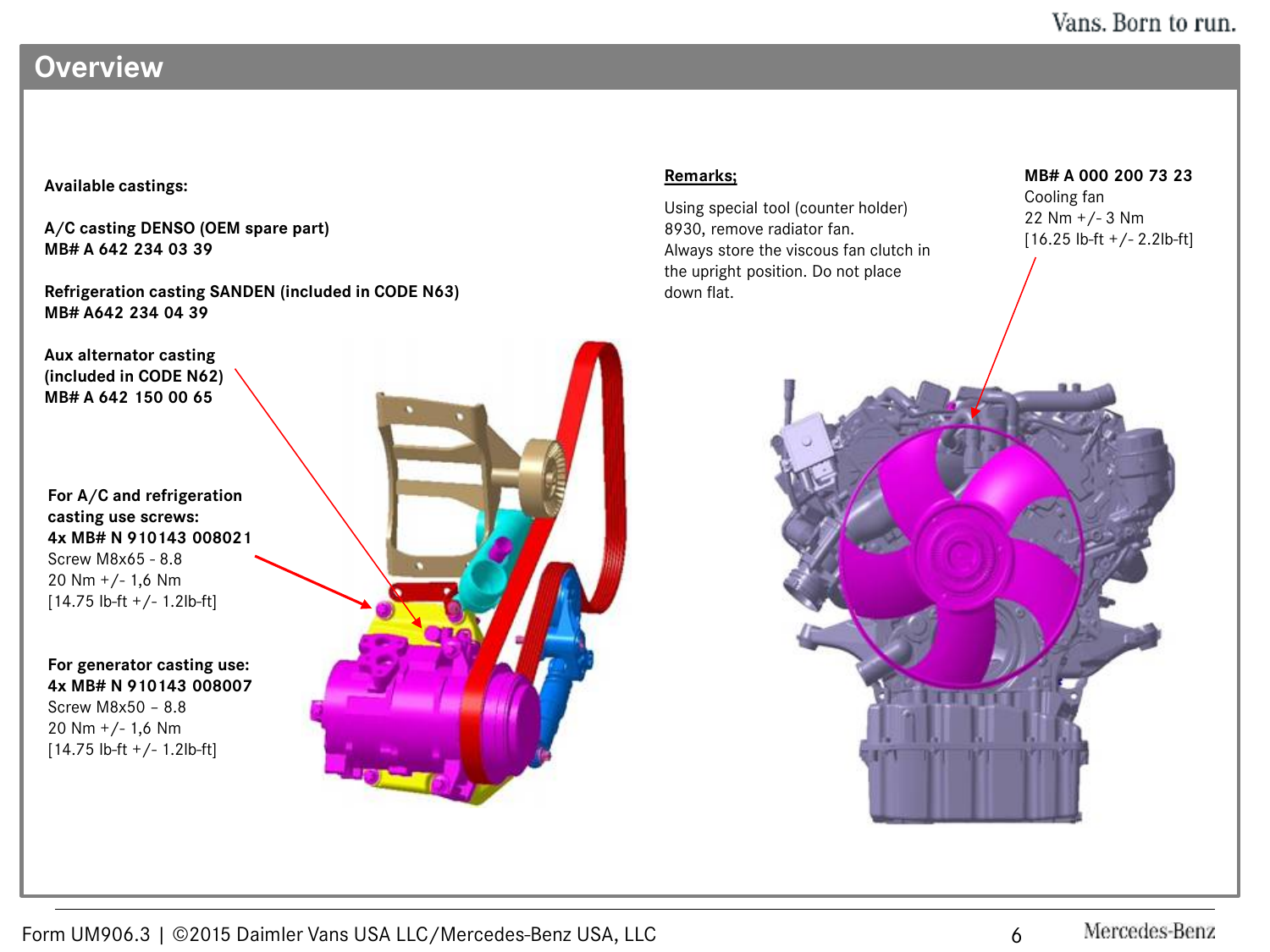# **Fan Shroud**





Top tab (rear view) Cooling unit (rear view)

 **To remove fan shroud MB# A9065050155, release lateral clips from the top 2 taps very careful. The bottom 4 clips rest in a grove. Pull gently fan shroud upward.** 

- **To reassemble ensure that all 6 tabs fit correctly.**
- **Do not install shroud with broken or missing tabs.**

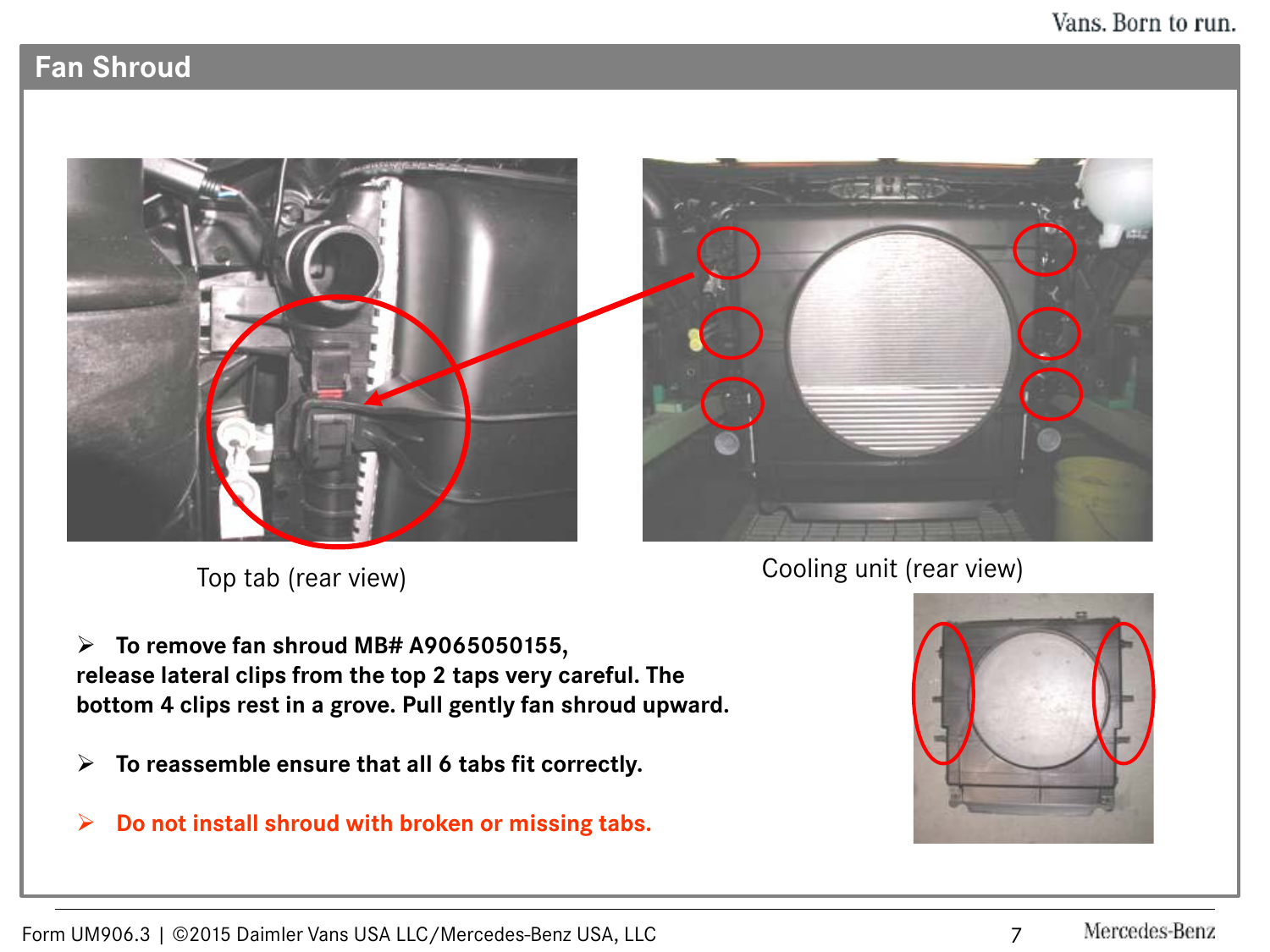# **Pulley Bracket to Alternator Mounting**

**Remove: Sprinter OEM alternator**

**4x MB# N 000000 003609** Screw: M8 X95 - 8.8 20 Nm  $+/-$  1,6 Nm

**Adapter coolant intake MB# A 642 200 07 56**

 $[14.75$  lb-ft  $+/- 1.2$ lb-ft]

**Mount casting for aux driven component e.g., refrigeration, A/C compressor or aux alternator**

**Screw torque requirement casting to oil pan:** 20 Nm +/- 1,6 Nm [14.75 lb-ft +/- 1.2lb-ft]

**A 642 230 00 42** Install pulley bracket between engine and alternator. Material thickness of pulley bracket  $t = 5$ mm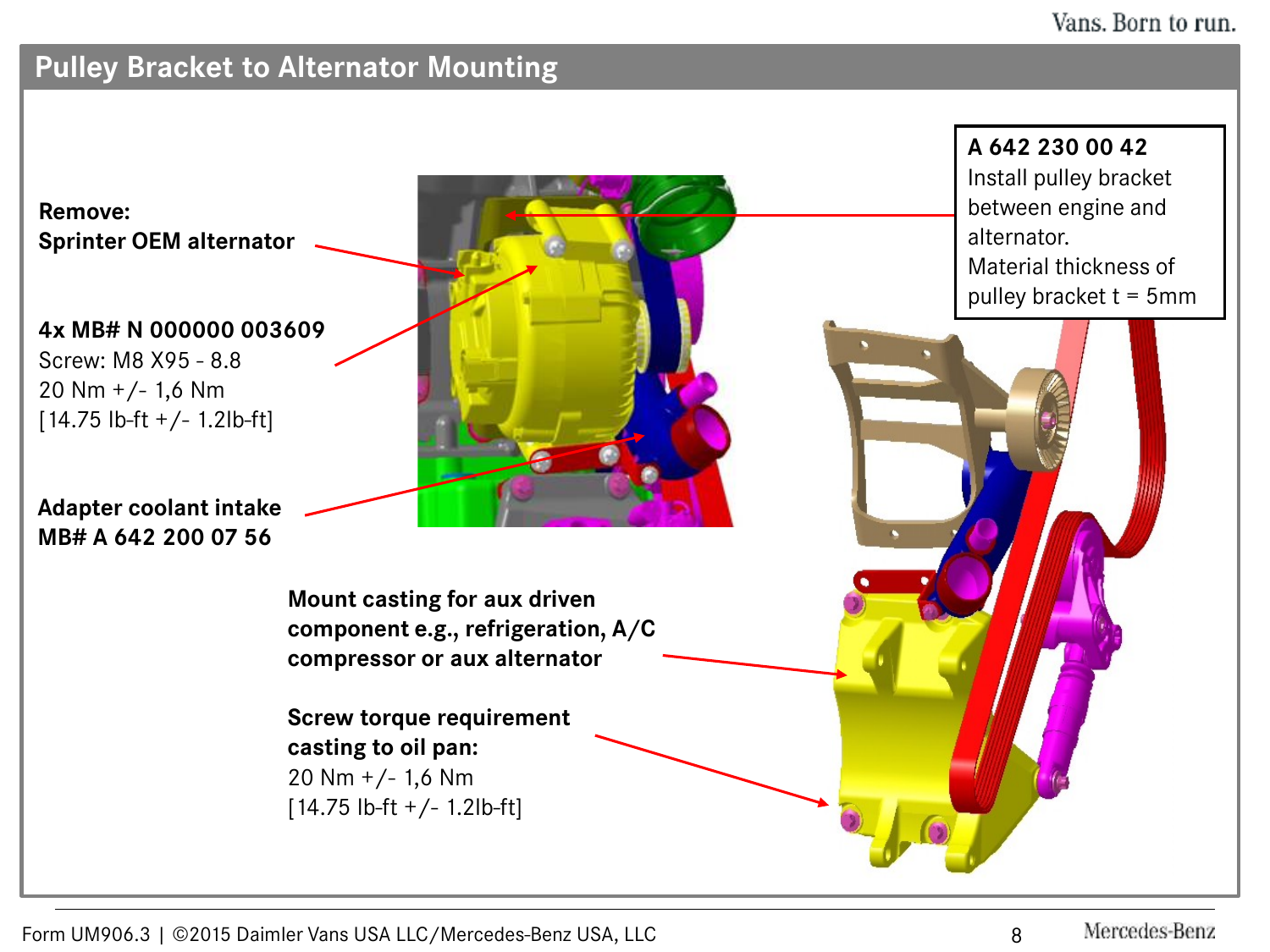## **Bracket Alternator / Hydraulic Dampener**

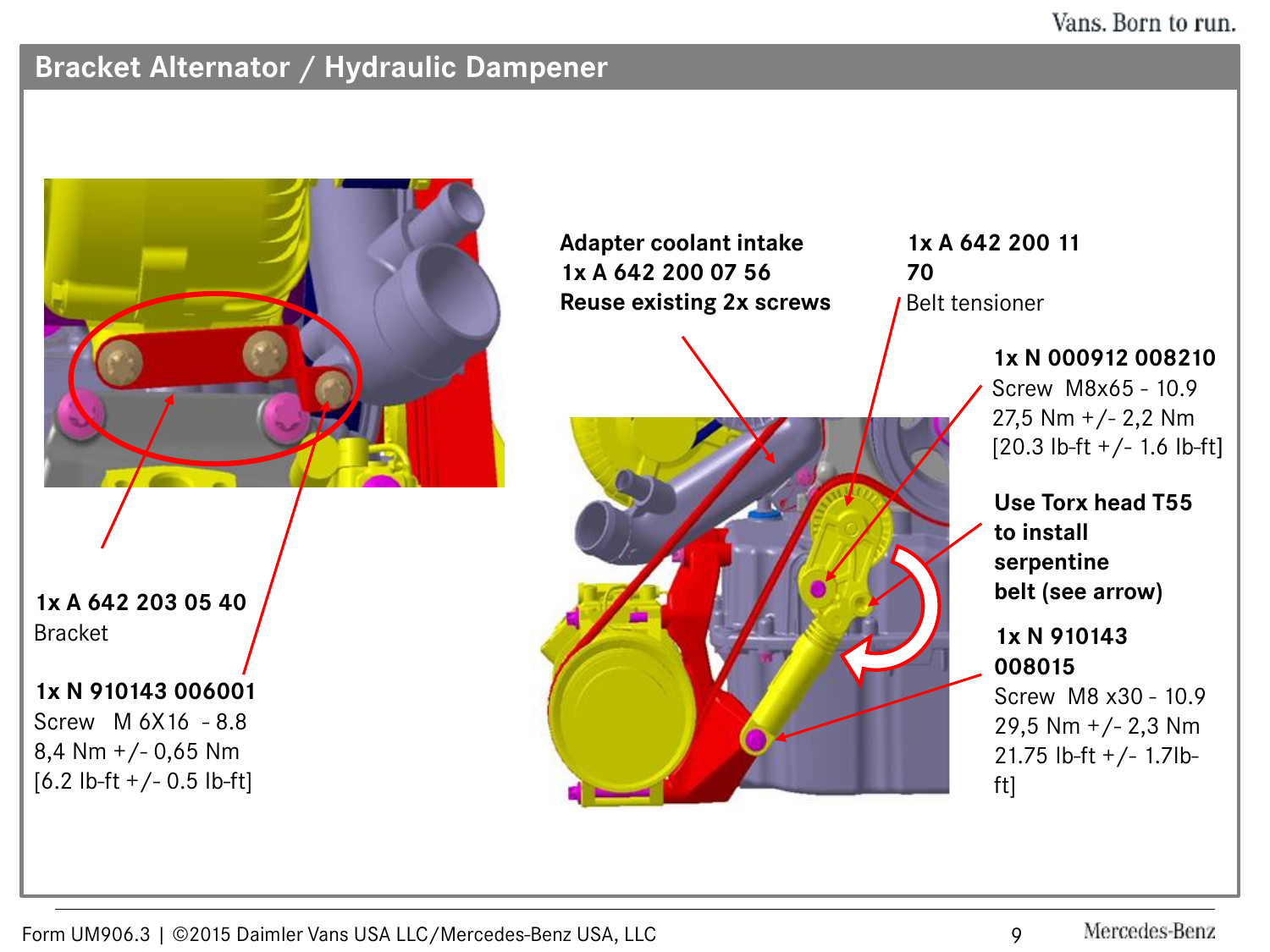# **Serpentine Belt Routing**

Factory supplied main serpentine belt **MB# A 642 997 02 92** (2035 mm)

Factory supplied serpentine belt, remove only when installing compressor/generator. (crank pulley to fan) **MB# A 001 993 38 96** (21.36 x 691 mm)



**4x Screw M6x10 - 8.8** 10  $Nm +/- 1 Nm$  $[7.4 \text{ lb-fit} +/- 0.7 \text{ lb-fit}]$ 



Main serpentine belt **must be replaced** with longer belt **MB# A 001 993 46 96**  (21.36mm x 2045 mm)

**Alternator, A/C compressor or refrigeration compressor are not included in the option code. Customer needs to procure the aforementioned components.**

**Available serpentine belt for option (N63) MB# A 001 993 37 96** (21.36 x 1411 mm)

**Available serpentine belt for option (N62) MB# A 011 997 58 92** (21.36 x 1330 mm)



#### **Factory original After conversion**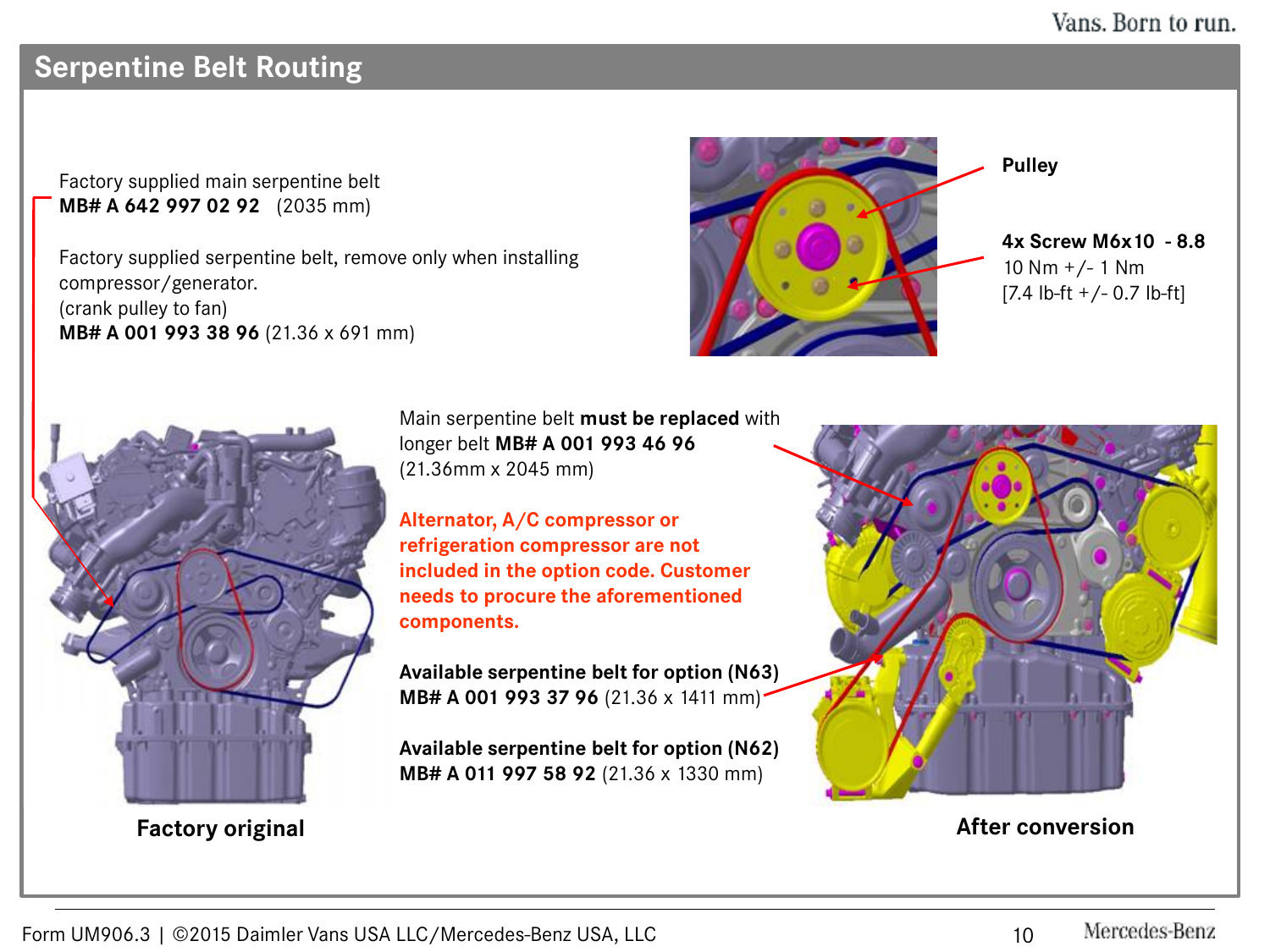# **Main Serpentine Belt**



- **Front belt removed for visual purposes.**
- **Do not remove the small front belt if no aux generator or compressor is fitted. Belt is difficult to reinstall.**

**Belt tensioner:**

**Use 17mm 12 point socket or Torx equivalent to install serpentine belt 68012426AA.**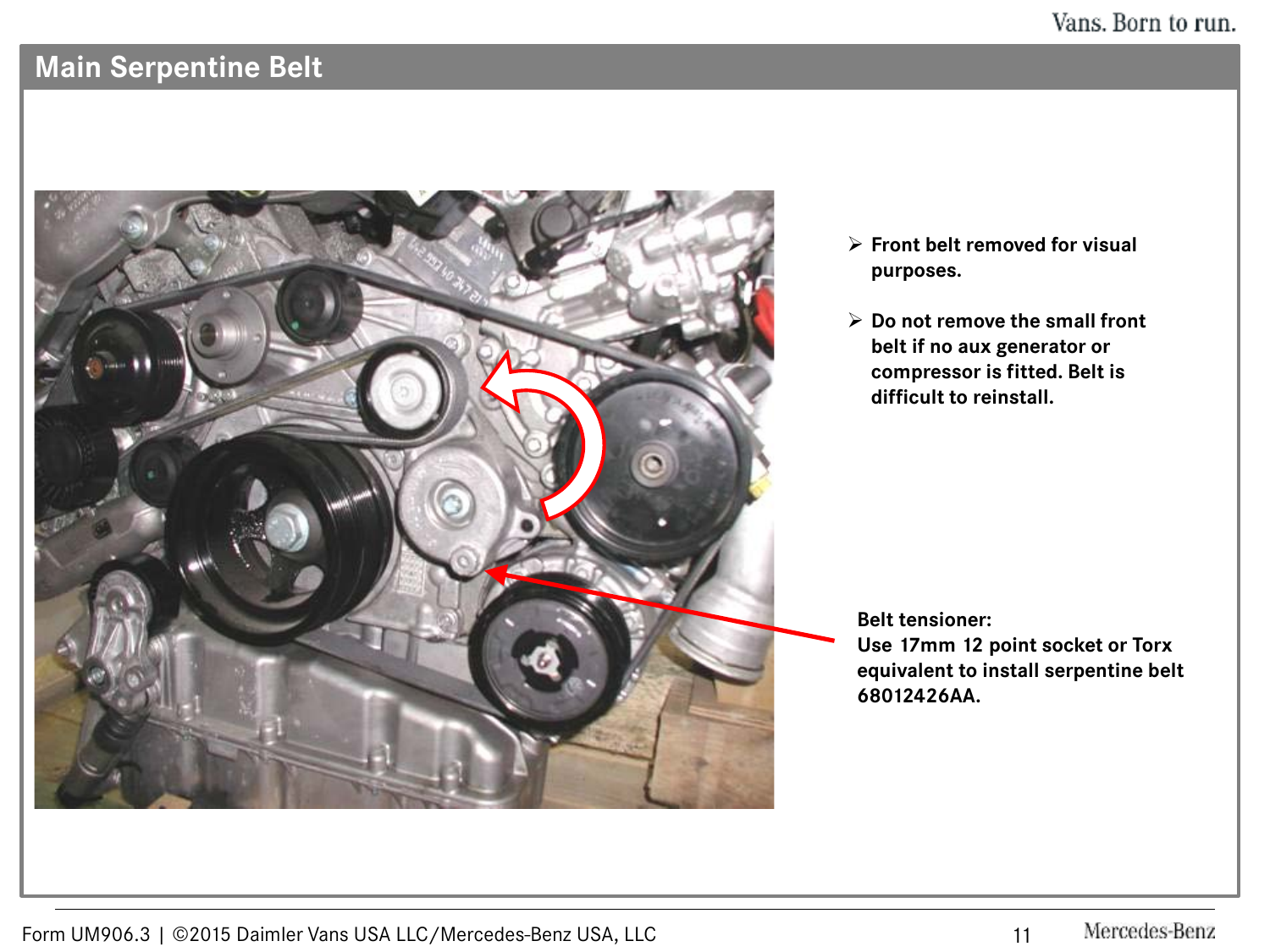# **Cooling Houses**

# Hose 1 w/anti chafing protector



 **Install hose 2 MB# A 906 501 20 82 pointing straight forward.** 

Hose 2 snaps into radiator

- **Protector on hose 1 right must be installed over metal pipe to prevent chafing.**
- **Connect hose 2 directly to the radiator ensuring that the clip connector is engaged. Ensure that clip A 000 993 08 02 fits tightly and is secured. Ensure proper hose 2 seating.**

**Install:**

 **Ensure that clip A 000 993 08 02 is securely engaged**

#### **Uninstall:**

 **Pull clip A 000 993 08 02 upwards to remove lower cooling hole**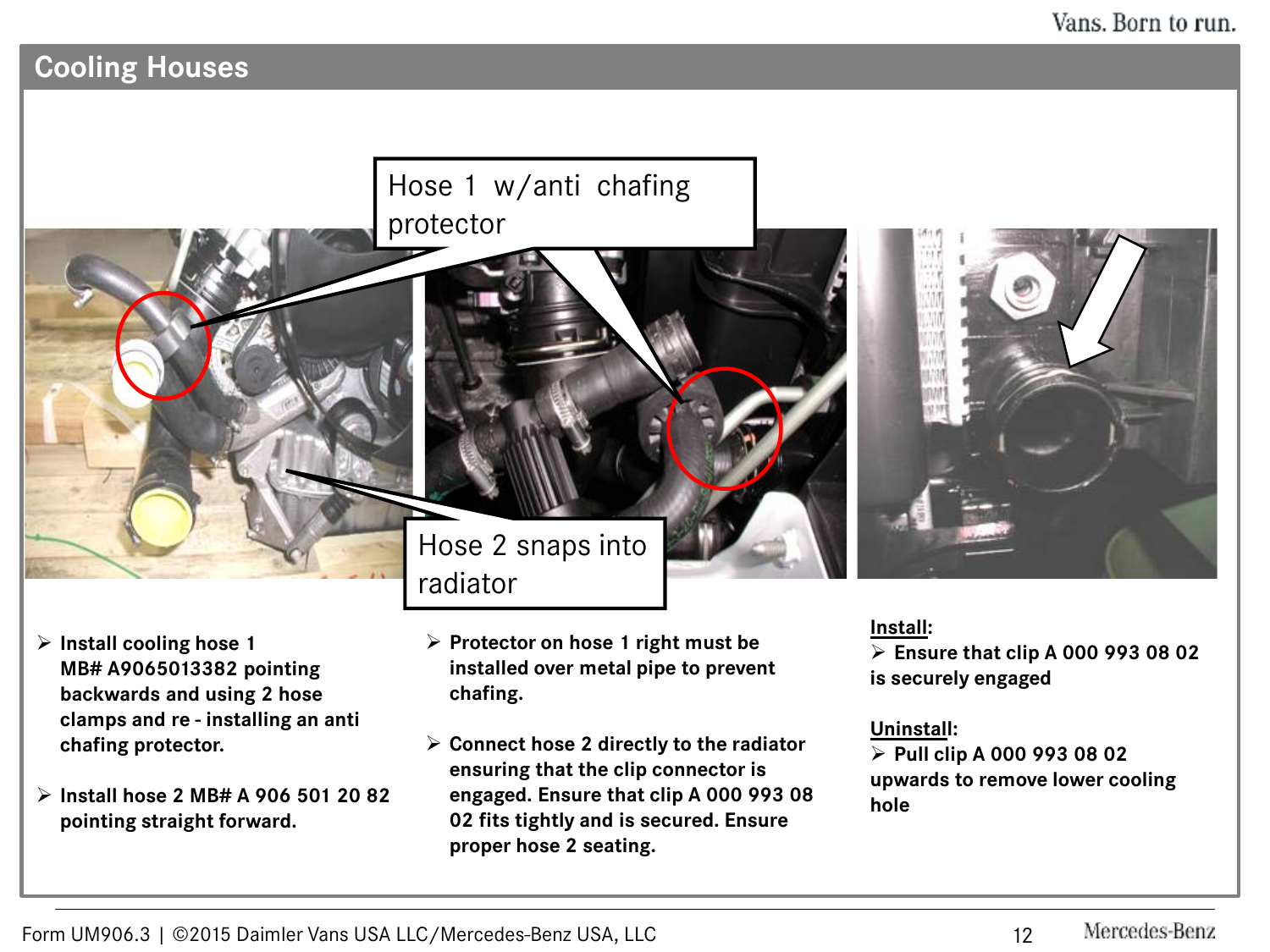## **Retrofitting to A/C Casting**



**Refrigeration casting CODE N63 (Sanden) MB# A 642 234 04 39**

**Fits Sanden SD7H13 compressor (aftermarket sales)**



**A/C (air conditioning) casting Denso only available as OEM spare part MB# A 642 234 03 39**

**Fits Denso A/C Compressor MB# A 001 993 37 96**

**Note: Option N63 includes a refrigeration compressor support casting.**

**For aux A/C compressor applications a different support casting is required. Replace support casting with part number A 642 234 03 39**

**Replace existing belt MB# A 001 993 38 96 21.36x690mm with a 6 ribbed serpentine belt MB# A 001 993 37 96 21.36x1411mm**